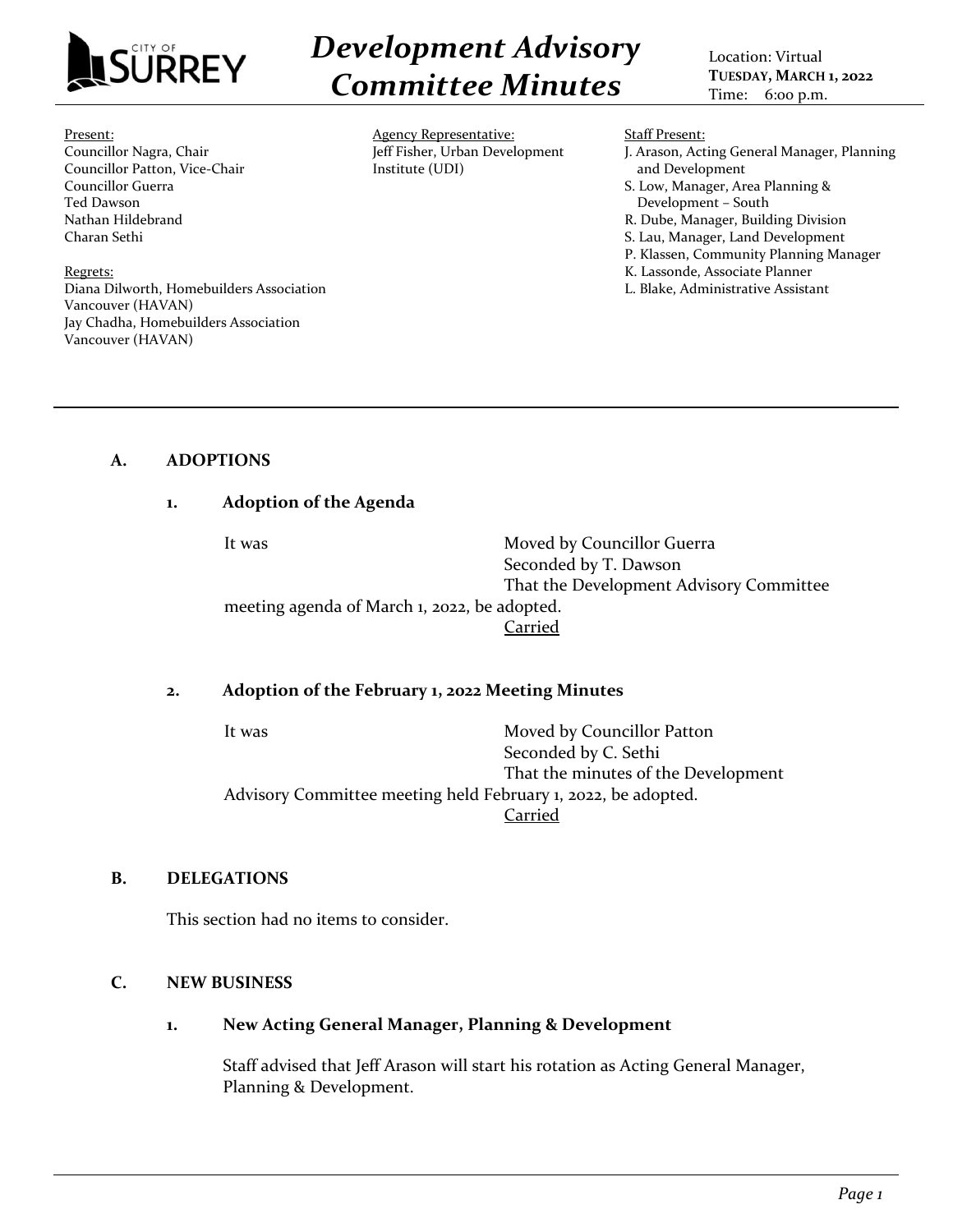# **2. City Centre Central Business District Commercial Requirements**

Jeff Arason, Acting General Manager, Planning & Development, and Patrick Klassen, Community Planning Manager, provided a presentation regarding City Centre Central Business District commercial requirements and highlighted the following information:

- City Centre has been designated as the region's second metropolitan centre. The City Centre Plan (CCP) was approved by Council in 2017 with the vision to be a high-density, mixed-use, transit-oriented metropolitan centre south of the Fraser River. This vision is aligned with Metro 2040. Among the guiding principles of the CCP are to encourage office use and employment, as well as high density and employment areas around the three City Centre SkyTrain stations, with the highest concentration around Surrey Central Station.
- A vibrant downtown core is a place where people live, work and play and should include:
	- o Office and commercial employment to bring energy during the day.
	- o Residential population to support businesses and enliven public spaces outside of work hours.
	- o Recreation and entertainment for residents, workers, and visitors.
	- o Excellent transit service providing a connection to the rest of the region.
- While City Centre has experienced immense success in condo development and some success in retail and commercial development, there has been little to no uptake in office space development. City Centre's strategic importance requires policy strengthening in the following areas:
	- o Ensure key transit served areas are protected for office;
	- o Control land price inflation to improve viability for office;
	- o Support incremental growth of office to capture existing demand and build critical mass; and
	- o Create a vibrant office ecosystem, including amenities and entertainment.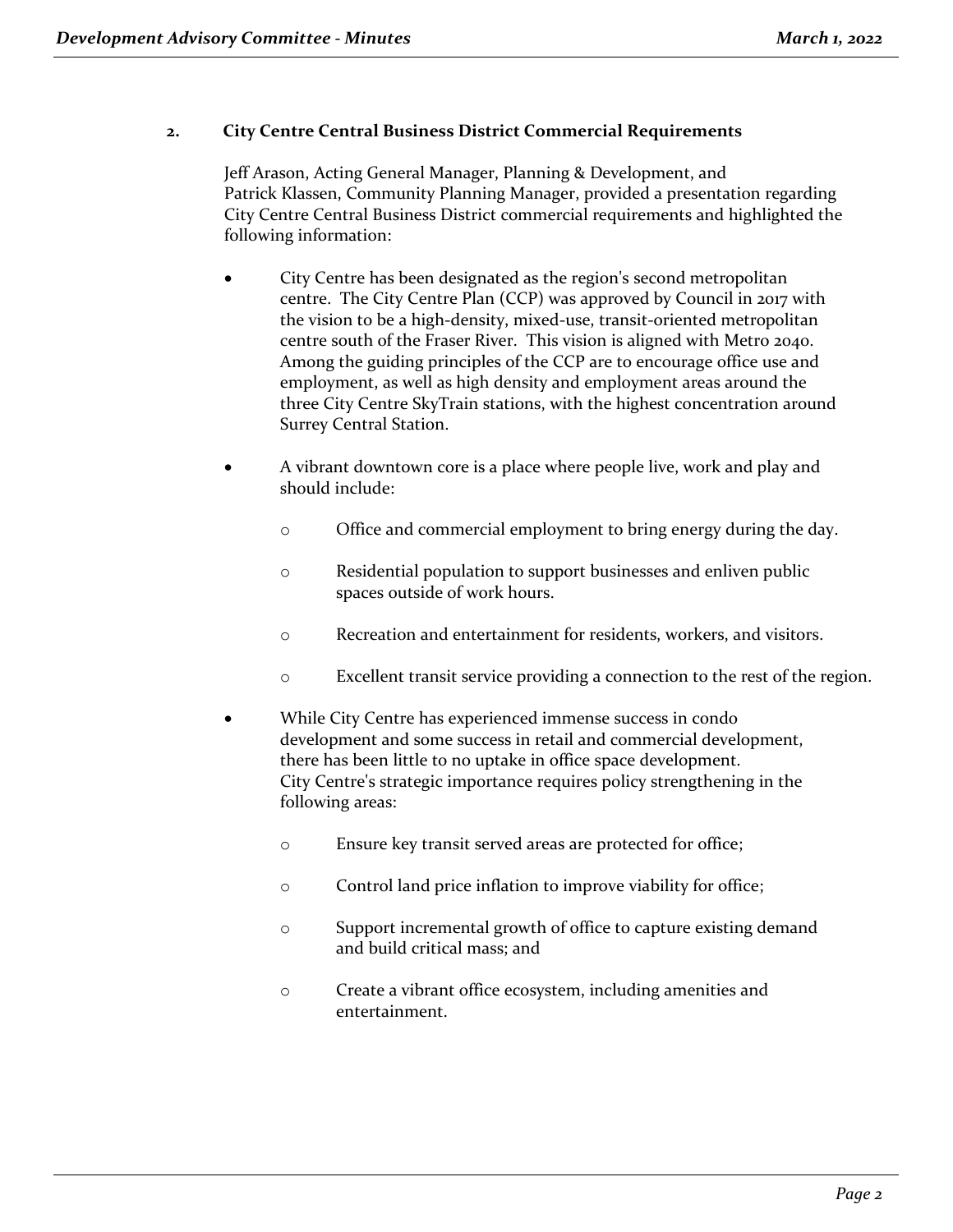• Proposed updates to the CCP are a market-based approach that reflects the realities of the City Centre office market, builds on City Centre's advantages and does not stifle development. The proposed updates identify two core office areas, supporting office areas and an Entertainment and Cultural District.

# **Core Office Areas**

- o Central Business District (CBD) Core: focused around Centre Block and Central City, this area is within the City's control or an existing interim use. The Blackwood development master plan includes spec office space.
- o Health and Technology District: focused around Surrey Memorial Hospital, this area includes future UBC academic facilities, as well as a master planned Lark Group development.

# **Supporting Office Areas**

Outside of the proposed core areas are supporting office areas, including the CBD Shoulder, with increased employment space requirements, and encourages office, commercial and cultural uses within podiums. This supporting area will build critical office space mass. Floor Area Ratio (FAR) reductions could be provided for the provision of amenities such as childcare, fitness, dining, entertainment, cultural facilities and hotel space. In addition, there can be the conveyance of land and/or air space parcels or improvements for civic purposes. Mixed-use developments will also be encouraged near key transit locations that provide a minimum of two-floors of office and commercial space for small scale, ancillary office space that will contribute to the overall office inventory.

# **Entertainment and Cultural District**

To support the office ecosystem, the update includes a proposed Entertainment and Cultural District (ECD) that will encourage the development of dining, entertainment and cultural spaces to support office growth and improve the marketability of commercial space.

In response to questions from the Committee, Mr. Arason and Mr. Klassen provided the following information:

- The Fleetwood Stage One Plan will articulate office and mixed-use developments to encourage vibrancy around Surrey-Langley SkyTrain stations. The CBD will be the main mechanism to attract large office employers, compared to smaller office employers who require podium office space.
- The current office space market in City Centre is high demand and low vacancy. The Economic Development Office receives many leads seeking office space, but since inventory is so low, the city often loses these opportunities.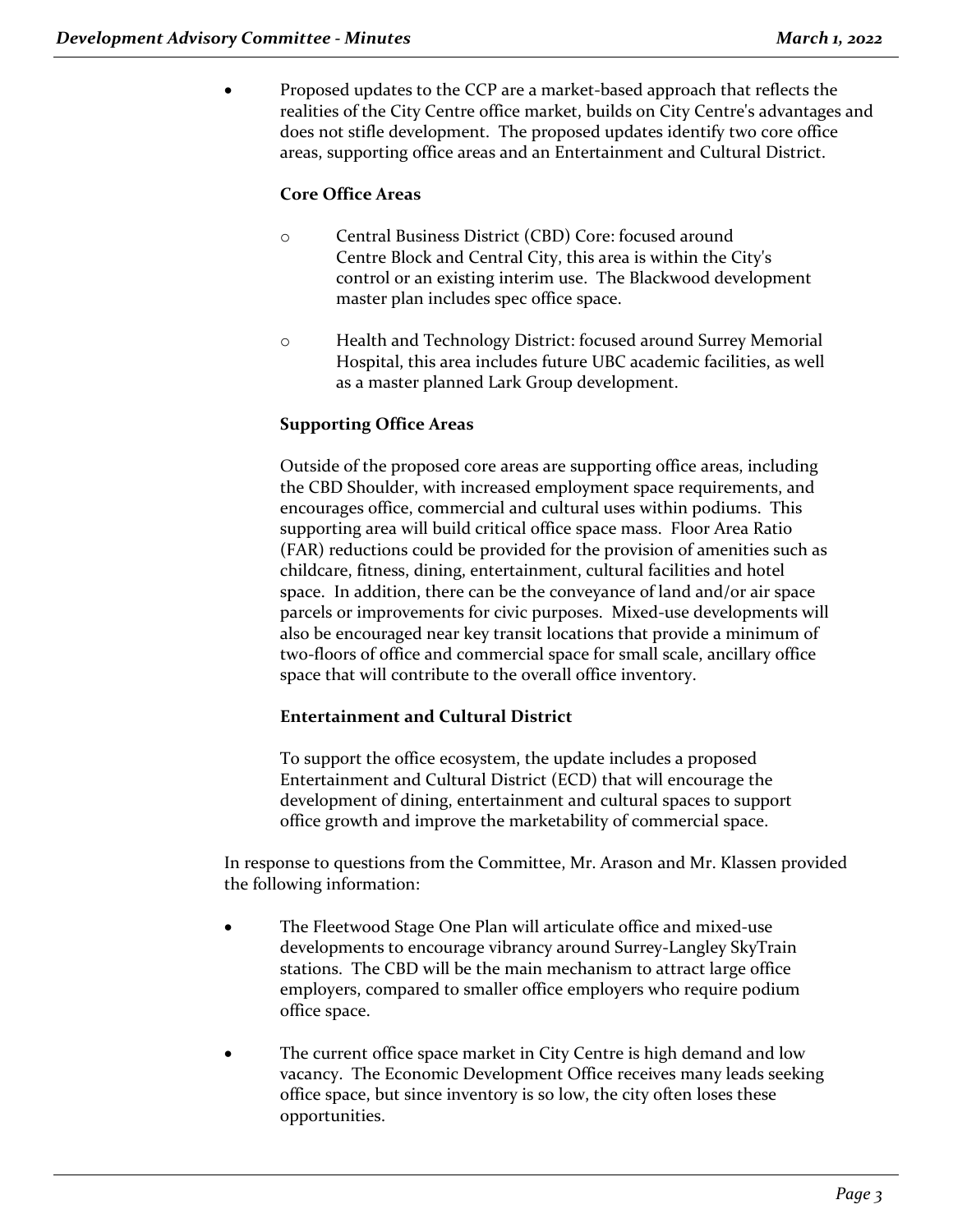- The proposed CCP updates are intended to strengthen office development policies that can be implemented immediately. There is an existing, approved City Centre Neighbourhood Context Plan and applicants can still bring forward development applications.
- The Five-Year Capital Plan includes funding for BC's largest contemporary Interactive Art Museum. If the proposed location in City Centre moves forward, it would be a major catalyst for the area.
- Staff consulted with estate agents, office tenants, employees and developers regarding what would encourage employers to relocate or expand their businesses and what is needed to keep employees happy. This feedback was incorporated into the proposed policy adjustment.

The Committee noted the following comments:

- The City is on the right path, creating jobs where workers live. Mixed-use developments that include employment and residential spaces contribute to the walkability of the city and help attract businesses.
- The City has led by example in the development of City Centre, for example by relocating City Hall to the area.
- There is a challenge to accommodate businesses that want to relocate to Surrey now.
- Staff should consult with a full range of age groups regarding what they would like to see in the Culture and Entertainment District.

# **3. City of Surrey Inspections Process**

Remi Dube, Manager, Building Division, provided the following presentation regarding the City of Surrey inspections process:

- Inspection services and field reviews help ensure work is permitted and constructed in accordance with accepted plans, applicable codes and with the required professional supervision and oversight. Surrey averages over 1100 inspections per week, with a total of 57,230 inspections completed in 2021 and a 78% pass rate. Customer service satisfaction surveys indicate an 83% satisfaction rate.
- In addition to electrical, plumbing and building inspections, the City also does tree and landscape inspections, engineering inspections such as land development works and services, site servicing, boulevards and soil depositions, and business license inspections. The City also does non-permitted inspections as necessary.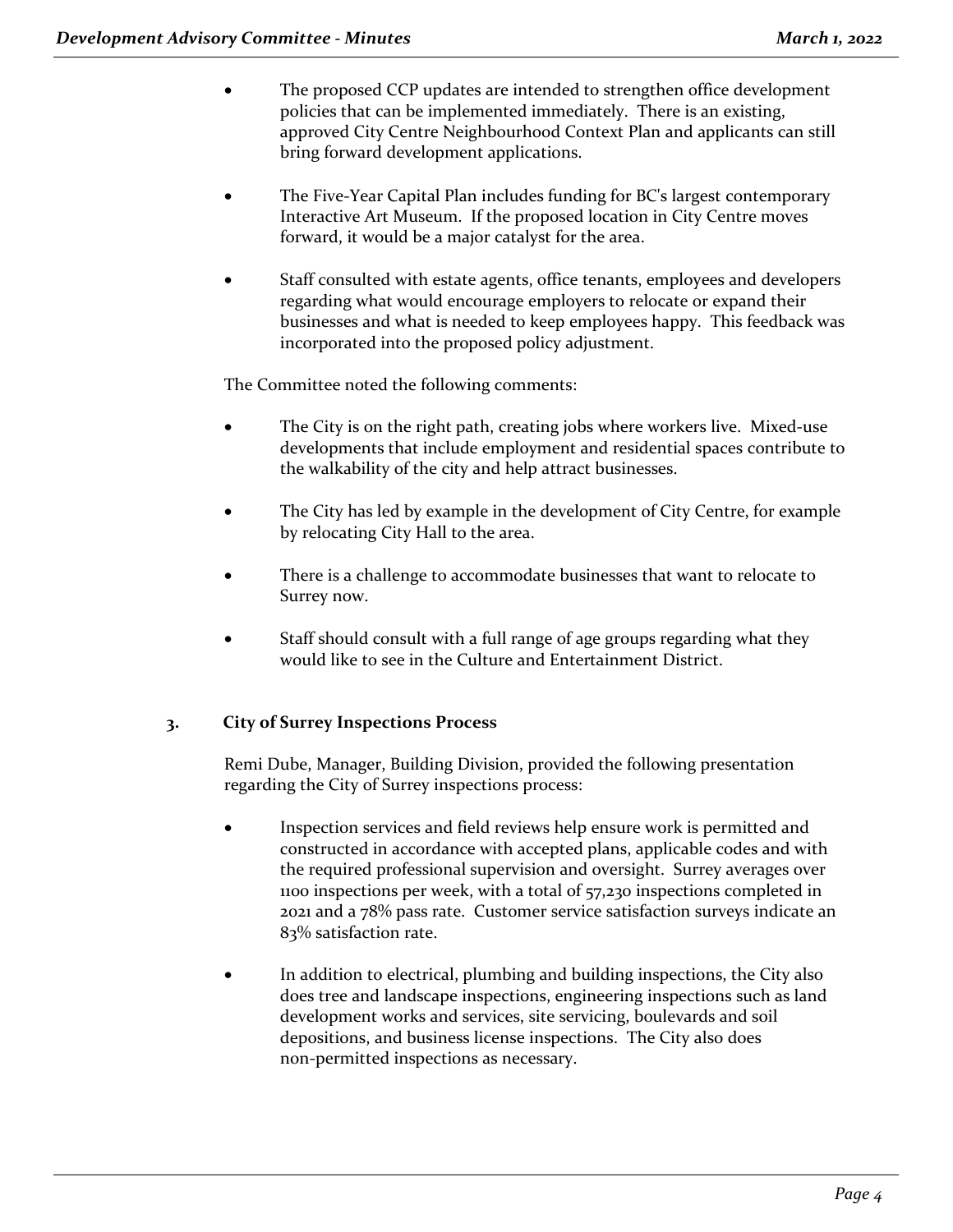- Staff have implemented mobile digital inspection tools and communication. Inspection results have increased readability, are automatically emailed to the applicant, provide enhanced access to information in near real time and enable historical analysis of performance. The online inspection schedule is published daily and allows for easier communication between the inspector and applicant, for example, if the inspector is behind schedule or is likely unable to attend a site that day.
- Educational material is also available, including the "Know Before You Build" video campaign and bulletins, and the City's website is continuously updated. In addition, the City hosted a Small Builders Forum to better educate small builders on how to best work with trades so they can pass inspections. Staff also work one-on-one with applicants as necessary to help them better understand the inspection process, the flow and how to avoid common mistakes.
- The Electrical Contractor Performance Monitoring program is a data-driven initiative to lower the rate of inspections for high-performing contractors. Contractors with a 95% or higher pass rate may not require a rough inspection; however, a final inspection will always be conducted. This program has resulted in a 32% improvement in inspection processing capabilities and allows for the reinvestment of staff time for contractor education, coaching and increased safety.

N. Hildebrand left the meeting at 6:56 p.m.

- Staff have identified the following actions to further improve the inspection process:
	- o Expand the use of Performance Based Monitoring Program, starting in plumbing;
	- o Update and consolidate the permit application experience and inspection requests into a simple, modern online portal;
	- o Improve the inspection submission, preventing the submission of new inspection requests when requirements are outstanding;
	- o Continue education efforts, focusing on key deficiencies;
	- o Update the Inspector App for increased access to key documents;
	- o Website review for increased usability; and
	- o Constant staff recruitment to maintain adequate staffing levels.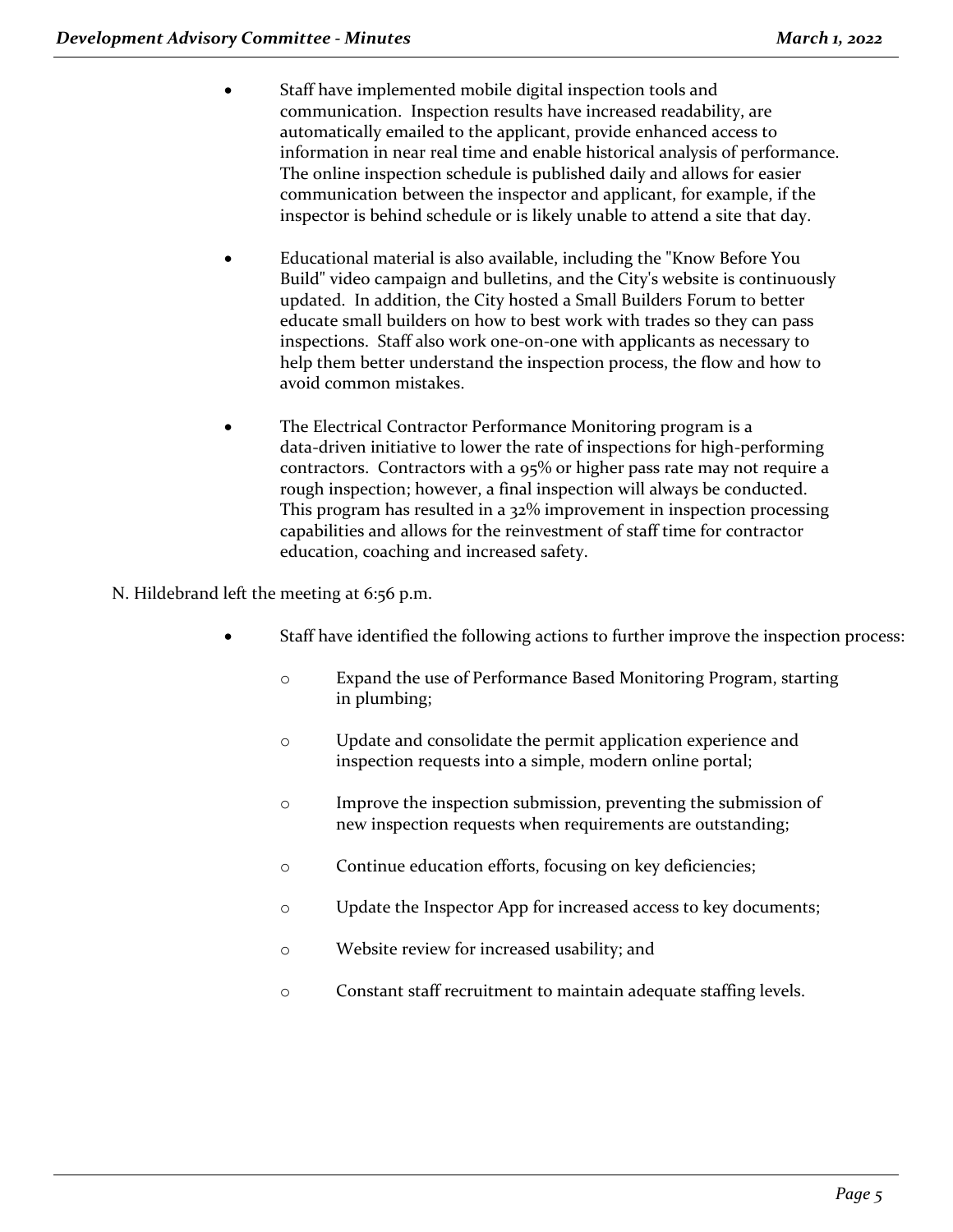In response to questions from the Committee, Mr. Dube provided the following information:

- Staff will focus on addressing permits that have not been closed out and continuing to educate small or one-time builders. It has been suggested that a tool be implemented to help applicants track their application status.
- Staff are encouraging builders to register for online services, as that allows them to receive automated emails if an inspection is deferred. While automation helps communication, issues can arise if an inspector is directed to other issues, such as unpermitted work inspections or a higher priority project like supportive housing developments.

The Committee commended staff for their work to improve the inspection process so far; however, it was suggested that the inspection window should be further reduced to a couple of hours, instead of morning and afternoon time blocks.

# **4. South Campbell Heights Update**

Jeff Arason, Acting General Manager, Planning & Development, advised that the City's Regional Growth Strategy (RGS) amendment for the South Campbell Heights Land Use Plan was approved by the Metro Vancouver Regional District Board at its February 25, 2022, meeting. It is anticipated that an update will be provided to Council at the March 28, 2022, Regular Council – Public Hearing meeting, including Final Adoption of the Official Community Plan amendment for the urban containment boundary adjustment, implementation of the required studies for the Integrated Storm Water Management Plan and outstanding work to be completed with Metro Vancouver Sewerage and Drainage District.

In response to questions from the Committee, Mr. Arason advised that staff will be meeting with Metro Vancouver staff to confirm that there are no further Metro Vancouver requirements for the urban containment boundary application, as well any outstanding conditions for the regional context statement application. The urban containment boundary adjustment will be reflected in Metro 2050 immediately as Metro 2050 has not yet received first reading.

The Committee noted that the amendments to the South Campbell Heights Land Use Plan will provide jobs in the city that will support its growth.

# **D. OUTSTANDING BUSINESS**

This section had no items to consider.

# **E. ITEMS REFERRED BY COUNCIL**

This section had no items to consider.